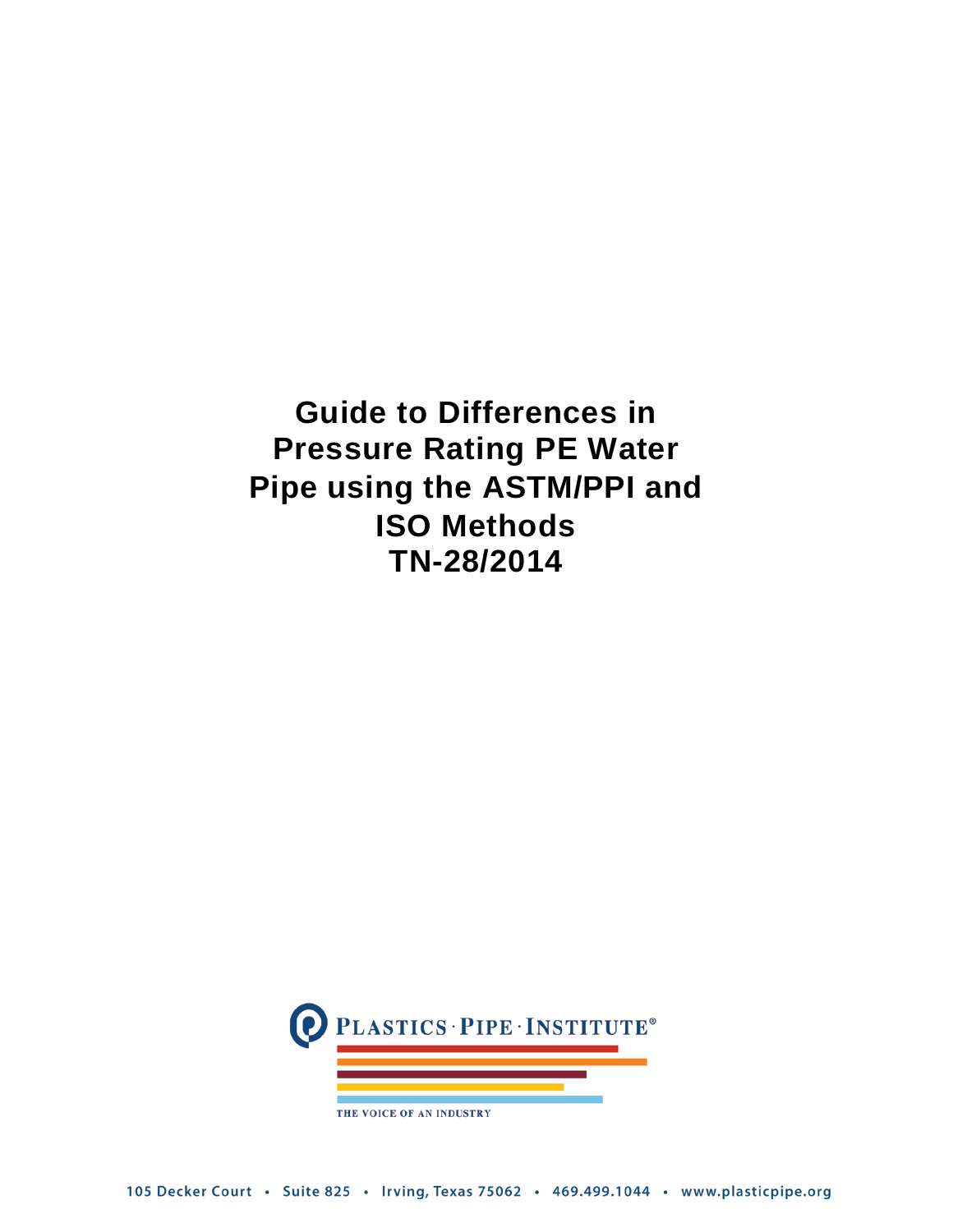# **Foreword**

This technical note was developed and published with the technical help and financial support of the members of the PPI (Plastics Pipe Institute, Inc.). The members have shown their interest in quality products by assisting independent standards-making and user organizations in the development of standards, and also by developing reports on an industry-wide basis to help engineers, code officials, specifying groups, and users.

The purpose of this technical note is to provide important information available to PPI on describing the differences in the calculated design pressure for water piping applications using the ASTM/PPI and ISO pressure-rating methods. These descriptions are based on discussions with several internationally recognized technical experts in the plastic pipe industry. More detailed information on its purpose and use is provided in the document itself.

This note has been prepared by PPI as a service of the industry. The information in this report is offered in good faith and believed to be accurate at the time of its preparation, but is offered "as is" without any express or implied warranty, including WARRANTIES OF MERCHANTABILITY AND FITNESS FOR A PARTICULAR PURPOSE. Any reference to or testing of a particular proprietary product should not be construed as an endorsement by PPI, which does not endorse the proprietary products or processes of any manufacturer. Industry members offer the information in this note for consideration in fulfilling their own compliance responsibilities. PPI assumes no responsibility for compliance with applicable laws and regulations.

PPI intends to revise this note from time to time, in response to comments and suggestions from users of the note. Please send suggestions for improvements to the address below. Information on other publications can be obtained by contacting PPI directly or visiting the web site. The initial publication of this note was in 2003 with a first revision in 2013.

> The Plastics Pipe Institute, Inc. [www.plasticpipe.org](http://www.plasticpipe.org/)

March 2014

Copyright © 2014 Plastic Pipe Institute, Inc.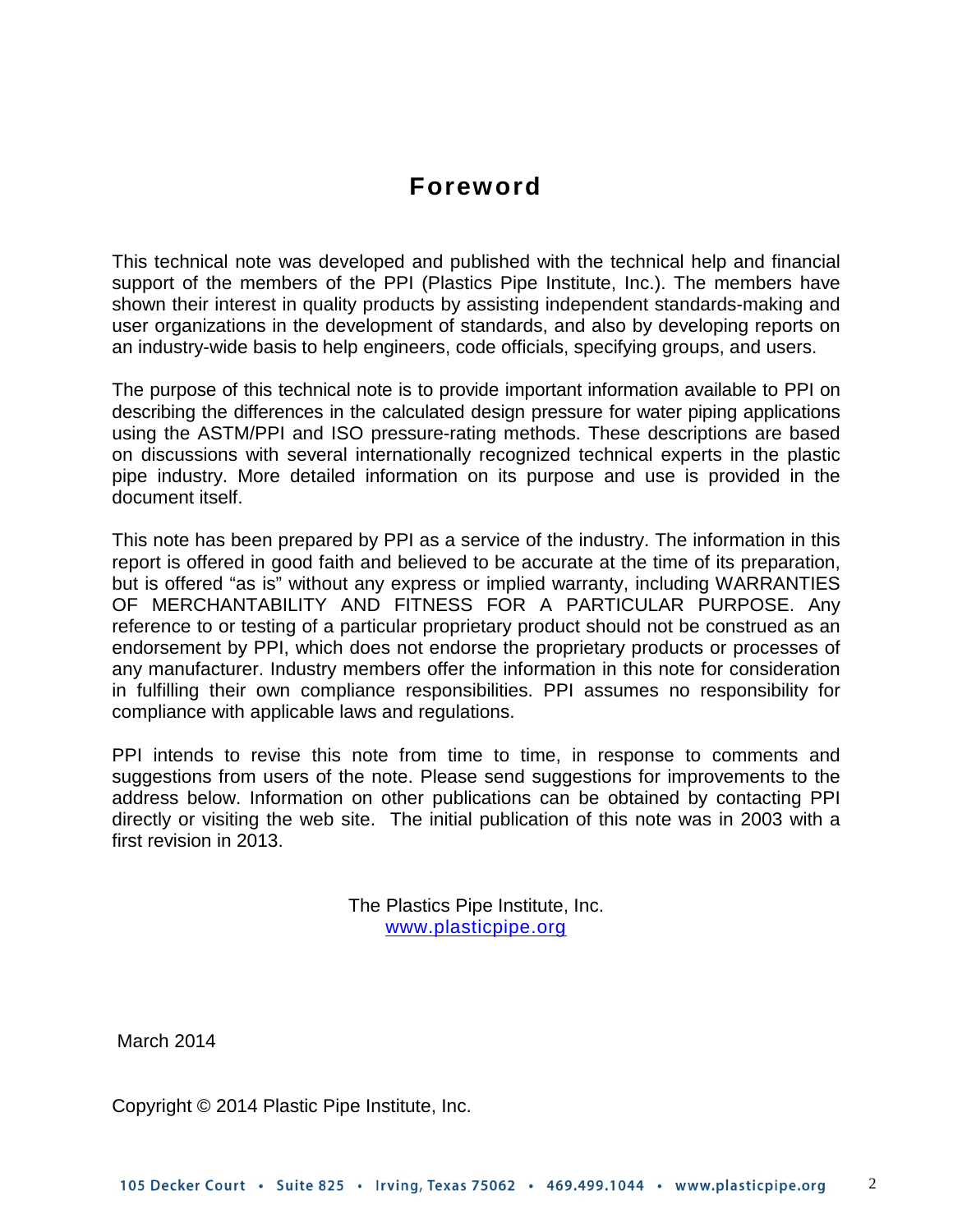GUIDE TO DIFFERENCES IN PRESSURE RATING PE WATER PIPE BETWEEN THE ASTM/PPI AND ISO METHODS

#### 1.0 Scope and Purpose

This technical note illustrates differences between the North American ASTM/PPI and ISO methods for pressure rating polyethylene (PE) water distribution pipe. This note focuses specifically on pressure rating of PE water pipe because different recommended operating pressures are obtained for the same polyethylene pipe depending on which method is utilized.

This technical note provides general information, background and guidance for comparing ASTM/PPI and ISO-based pressure-rating methods for polyethylene water pipe. It is not an in depth technical comparison of ASTM/PPI and ISO long term stress rating methods. Other documents such as PPI Technical Note 7 (TN-7) and Technical Report 9 (TR-9) and various published technical papers serve this purpose. This note focuses specifically on how the long-term stress ratings determined under the ASTM/PPI and the ISO systems are applied to determine pressure ratings for a polyethylene pressure pipe using these two widely recognized industry protocols.

## 2.0 Introduction

The North American thermoplastic pipe compound rating methodology uses ASTM standards and PPI policies and procedures to provide design stress ratings that are used to determine polyethylene pipe pressure ratings for various end use applications such as water distribution and transmission. A similar but different rating method, based on ISO standards, is used in other parts of the world.

Potential for confusion exists within the engineering community when these two rating methods are compared because the same polyethylene pipe can appear to have different pressure ratings by one method or the other. Intuitively, the same pipe installed in the same way, operated under the same conditions, would be expected to have the same pressure rating and, hence, the same service lifetime regardless of the rating method used.

In the case of PE water pipe, the pressure rating associated with a specific size and DR can appear to be quite different depending on which standards system is used to rate it. This technical note helps to explain the perceived and real differences between these two rating methods.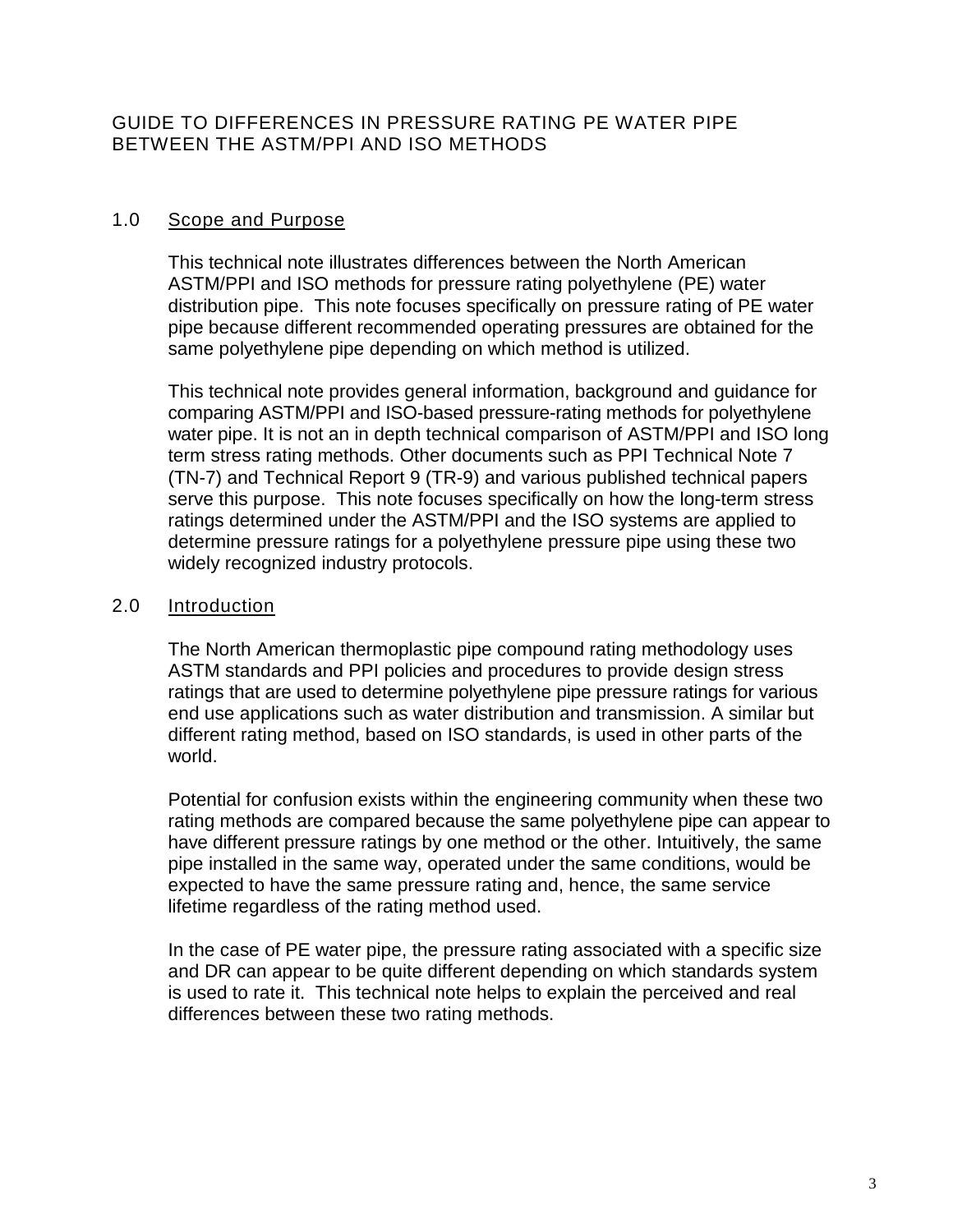#### 3.0 Background

 $\overline{a}$ 

The ASTM/PPI and ISO methods for pressure rating polyethylene water piping developed separately in North America and Europe over nearly half a century. Both methods are technically correct, but when viewed on the surface appear to produce different pressure ratings for the same pipe.

Around 1980, higher strength high density polyethylene materials were introduced in North America and Europe. Under the ASTM/PPI system, these HDPE materials were characterized as PE 3408, and under the ISO system these materials were first characterized as PE 80 and later in 1988 as PE 100 as a result of further improvements in these materials. These nomenclatures for HDPE compounds are similar, but reflect differences in the measurement systems (inch-pound vs. metric) and the stress rating methodologies.

In both nomenclatures, PE is the abbreviation for polyethylene. In PE 3408, the 34 indicates cell classification values for density and slow crack growth in accordance with ASTM D3350, which is a standard for identifying PE piping compounds in North America. The 08 is the material's hydrostatic design stress, HDS, for water at 73°F in hundreds of psi with tens and units dropped; that is 08 = 800 psi. HDS is the material's hydrostatic design basis, HDB, per ASTM D2837 and PPI TR-3 at 73°F multiplied by a design factor, DF for water at 73°F. The HDB is the categorized intercept of the average long term hydrostatic strength at 100,000 hours (11 years). For PE 3408, the ASTM D2837 HDB is 1600 psi and the PPI TR-3 DF is 0.50, which yields a HDS of 800 psi for water at 73°F.

For PE 100, the 100 represents a 10 MPa or 100 bar minimum required strength, MRS, at 20°C in accordance with ISO 9080. MRS is the categorized intercept of the lower predictive limit (LPL) of the material's long term hydrostatic strength at 438,300 hours (50 years) at 20°C (68°F) per ISO 12161.

HDB per ASTM D2837 and MRS per ISO 9080/ISO 12162 are both predicted long- term strength ratings for the PE compound, but are different points at different temperatures and different extrapolated times. The matter is somewhat further complicated as requirements and properties for pressure rated PE compounds may overlap and may be the same or different under the two systems. For example, currently, some PE 4710 compounds can be rated as PE 100 or PE 80 under the ISO protocol, and some PE 100 compounds can be rated as either PE 4710 or PE 3408 when evaluated within the context of the ASTM/PPI protocol. Listings of recommended long-term hydrostatic strengths for PE materials that are rated under the ASTM/PPI and ISO systems are published in PPI TR-4, which is available from www.plasticpipe.org.<sup>[1](#page-3-0)</sup>

<span id="page-3-0"></span> $1$  Note - As of this writing, commercial factors have resulted in the replacement of PE 3408 compounds by designated as PE 3608 or PE 4710. PE 3408 is used in this discussion because updates to some North American water standards have not yet been completed. Although not reflected in ISO standards, the PE 100 Association identifies PE 100+ as PE 100 with enhanced performance properties.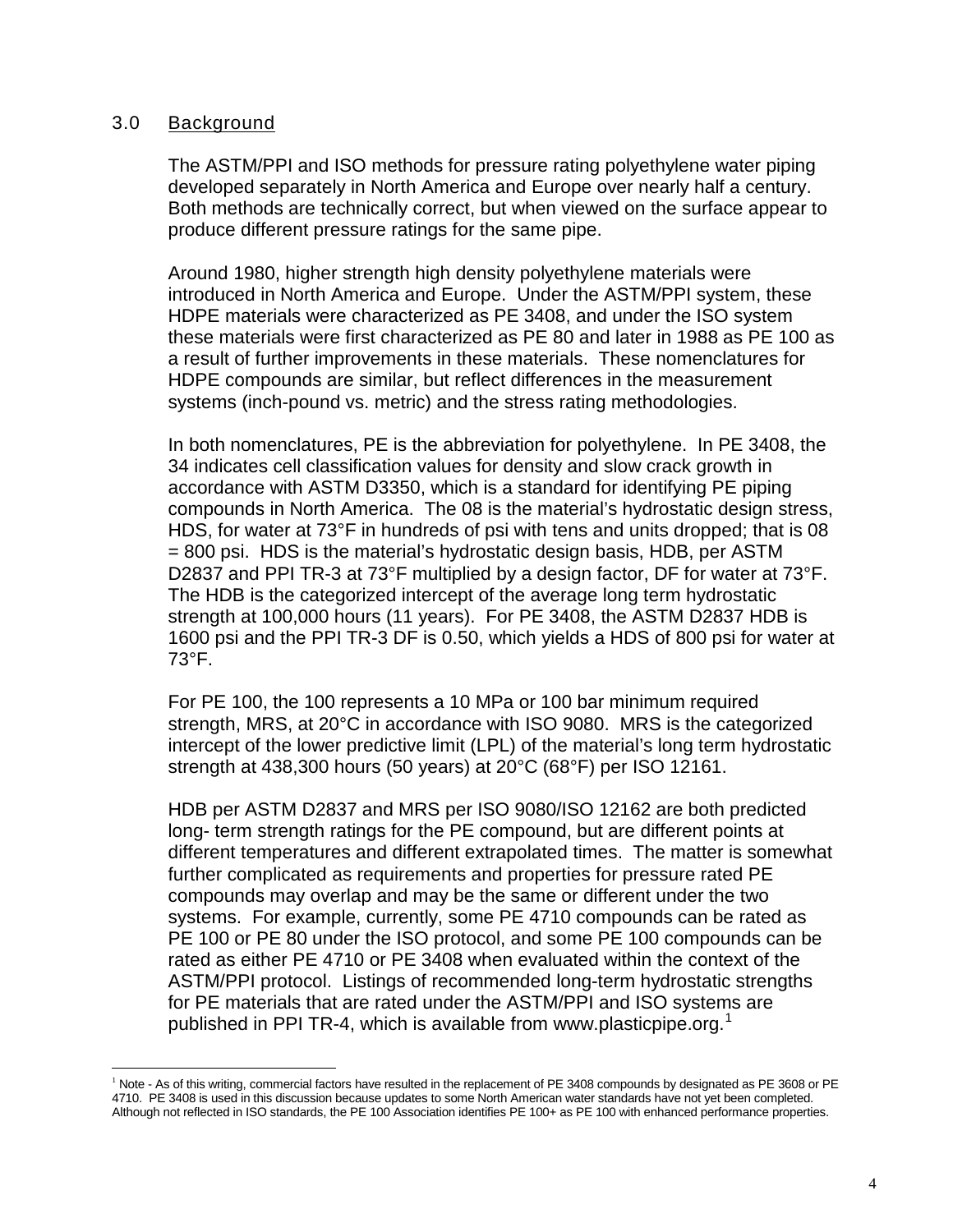# 4.0 The ASTM/PPI Method

The ASTM/PPI pressure rating method was the first of its kind and was initially published in 1962. It uses a categorized long-term hydrostatic strength value, the Hydrostatic Design Basis (HDB), that is reduced by a design factor (DF) to determine an allowable stress (hydrostatic design stress, HDS) for water pipe pressure rating. The HDB is developed by extensive hydrostatic testing of PE pipe samples and mathematical analysis of the stress-rupture data in accordance with ASTM D2837 and the policies of PPI TR-3. The Hydrostatic Stress Board (HSB), an independent assembly of plastics experts within the Plastics Pipe Institute (PPI), reviews data submitted by manufacturers, and then recommends HDB, DF and HDS values for the material to the manufacturer. PPI publishes recommended HDB and HDS values in PPI TR-4, which is available at [www.plasticpipe.org.](http://www.plasticpipe.org/) The categorization of HDB values in accordance with ASTM D2837 is replicated here as **Table 1** for ease of reference.

| <b>Range of Calculated LTHS Values</b> |                                                                                                             | <b>Hydrostatic Design Basis (HDB)</b> |         |
|----------------------------------------|-------------------------------------------------------------------------------------------------------------|---------------------------------------|---------|
| psi                                    | (MPa)                                                                                                       | psi                                   | (MPa)   |
| 190 < 240                              | $(1.31 \times 1.65)$                                                                                        | 200                                   | (1.38)  |
| 240 < 300                              | (1.65 < 2.07)                                                                                               | 250                                   | (1.72)  |
| 300 < 380                              | (2.07 < 2.62)                                                                                               | 315                                   | (2.17)  |
| 380 < 480                              | (2.62 < 3.31)                                                                                               | 400                                   | (2.76)  |
| 480 < 600                              | (3.31 < 4.14)                                                                                               | 500                                   | (3.45)  |
| 600 < 760                              | (4.14 < 5.24)                                                                                               | 630                                   | (4.34)  |
| 760 < 960                              | (5.24 < 6.62)                                                                                               | 800                                   | (5.52)  |
| 960 < 1200                             | (6.62 < 8.27)                                                                                               | 1000                                  | (6.89)  |
| 1200 < 1530                            | (8,27 < 10.55)                                                                                              | 1250                                  | (8.62)  |
| 1530 < 1920                            | (10.55 < 13.24)                                                                                             | 1600                                  | (11.03) |
| 1920 < 2400                            | $13.24 \times 16.55$                                                                                        | 2000                                  | (13.79) |
| 2400 < 3020                            | (16.55 < 20.82)                                                                                             | 2500                                  | (17.24) |
| 3020 < 3830                            | (20.82 < 26.41)                                                                                             | 3150                                  | (21.72) |
| 3830 < 4800                            | (26.41 < 33.09)                                                                                             | 4000                                  | (27.58) |
| 4800 < 6040                            | (33.09 < 41.62)                                                                                             | 5000                                  | (34.47) |
| 6040 < 6810                            | (41.62 < 46.92)                                                                                             | 6300                                  | (43.41) |
| 6810 < 7920                            | 49.62 < 54.62                                                                                               | 7100                                  | (48.92) |
|                                        | Note: The LTHS is determined to the nearest 10 psi. Rounding procedures in Practice E29 should be followed. |                                       |         |

#### **Table 1: Hydrostatic Design Basis Categories per ASTM D2837**

HSB recommended design factors for water service are based on an engineering risk assessment for two groups of variables; testing quality and application requirements. The first HSB design factor, 0.50, was developed in the early 1960's as part of the ASTM/PPI rating method and has historically been uniformly applied to all thermoplastic pipe materials covered in PPI TR-3. It is generally accepted that the HSB recommended 0.5 design factor takes into consideration the following:

- Resin variation
- Test data accuracy
- Pipe extrusion and processing variables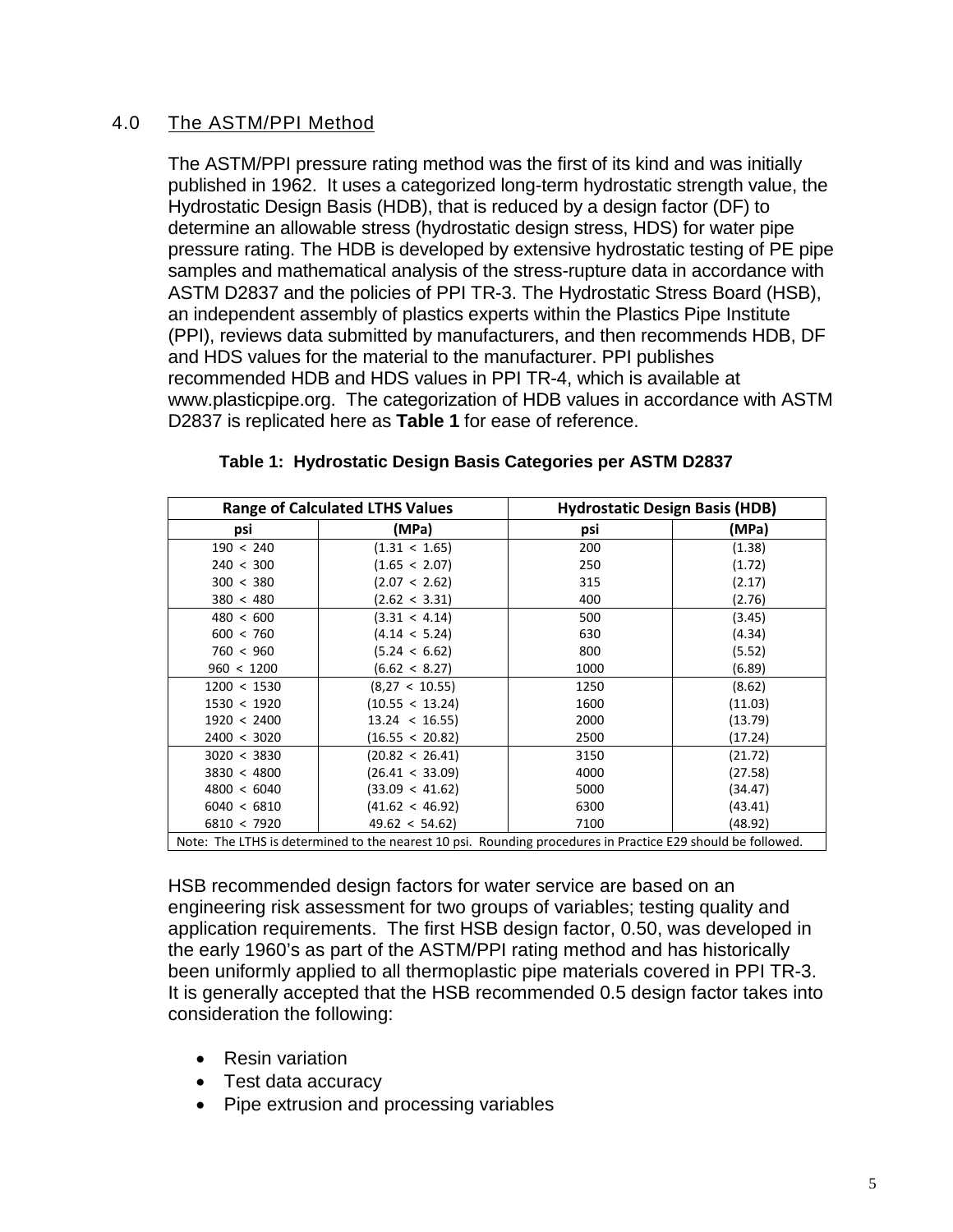- Handling during storage, shipping and installation
- Typical static loads relating to installation
- Typical dynamic loads, surges and water hammer
- Uncertainty relating to system operation

Interest in PE 100 and their apparently higher water piping pressure ratings under the ISO system initiated activity in the PPI and ASTM standards areas to determine if the allowable stress for North American PE water piping could be increased without increasing the risk of premature service failure. In this effort, both rating systems and PE material properties were carefully examined and compared.

In 2001, the HSB undertook a detailed investigation of ASTM/PPI and ISO rating methods to determine if certain higher performing polyethylene materials could be reliably operated at higher stress. The results of this investigation were published in 2005 in PPI TR-3 Sections D.7 and F.7. These sections are excerpted below.

## *D.7 ESTABLISHING THE HYDROSTATIC DESIGN STRESS FOR A MATERIAL*

*D.7.1 The hydrostatic design stress (HDS) at 73°F (23°C) is derived by multiplying the HDB of the material by a design factor (DF). The Hydrostatic Stress Board will recommend a design factor for each material which has a HDB listed in TR-4.*

*D.7.2 The recommended design factor shall not exceed 0.50, unless materialspecific policies and requirements are developed and are included in the appropriate Part(s) of TR-3. The HDS calculated using this design factor will be used in establishing the thermoplastic pipe material designation code.*

*D.7.3 Policies and requirements specific to polyethylene are listed under Part F.7 of TR-3.*

*D.7.4 Policies and requirements specific to other materials will be added to TR-3 as they are considered and developed by the HSB.*

#### *F.7 REQUIREMENTS FOR POLYETHYLENE (PE) MATERIALS TO QUALIFY FOR A HIGHER DESIGN FACTOR*

*A PE material that meets the following requirements qualifies for a recommended design factor of 0.63. PE materials not meeting these requirements will have their HDS established as per Part D.7.*

*1. 50 year substantiation according to Part F.5.*

*2. Minimum slow crack growth performance by ASTM F 1473 of 500 hours as required by ASTM D 3350.*

*3. LCL/LTHS ratio of at least 90% as per ASTM D 2837.*

*These requirements apply to the PE material – meaning that all compounding ingredients and colorants are included matching the material formulation to be listed. The HDS calculated with this design factor will be used to establish the pipe material designation code to be listed in TR-4.*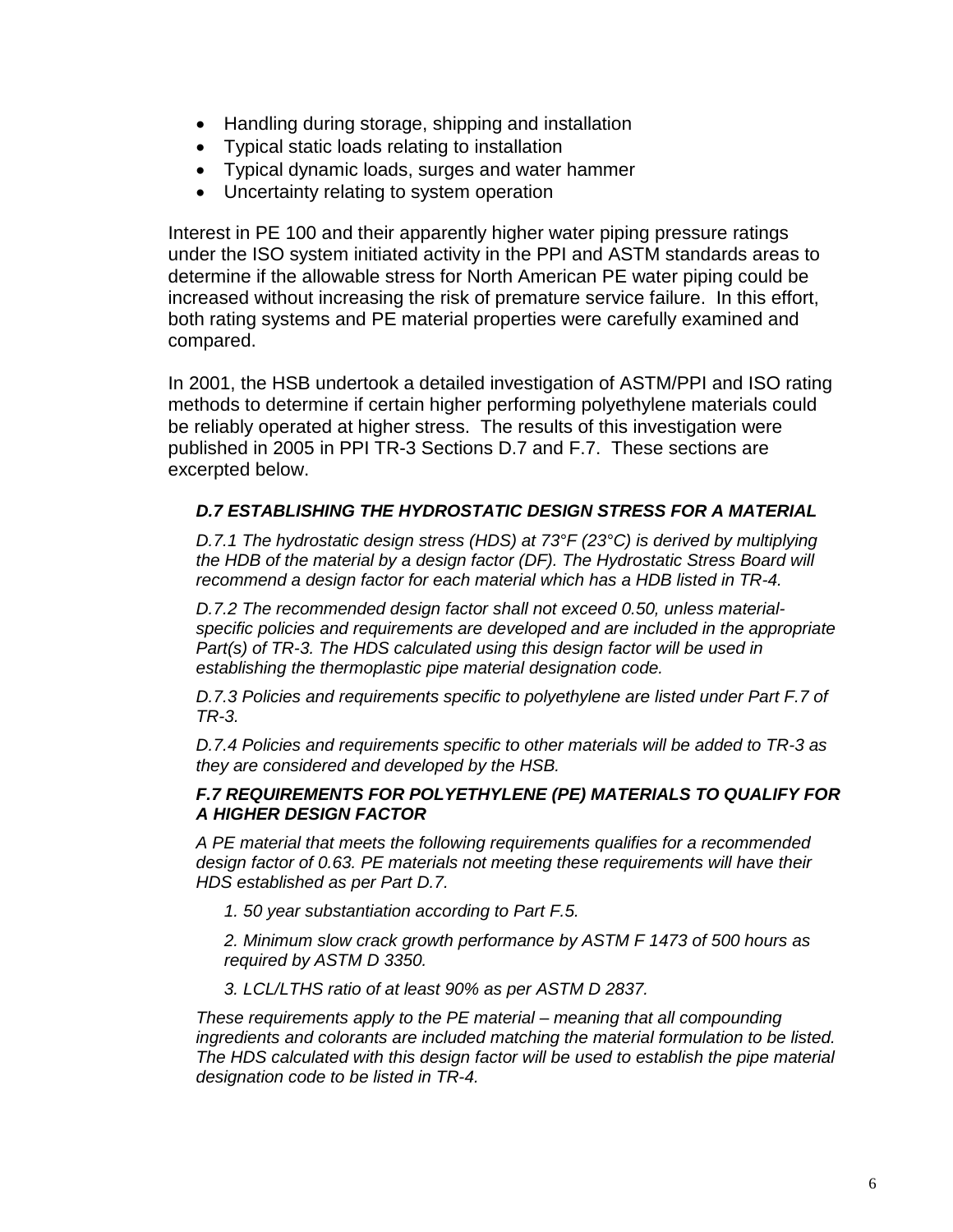The Hydrostatic Stress Board of the PPI, determined that a design factor of 0.63 could be utilized to pressure-rate PE pipe based on the significantly higher performance capabilities of specific polyethylene pipe compounds, particularly as it relates to advancements in polymer technology that improved long-term ductility and toughness leading to increased resistance to slow crack growth (SCG) and rapid crack propagation (RCP). As a result of this, we see that different design factors are now applied to specific material designations as shown in Table 2 below.

| <b>ASTM Material</b><br><b>Designation</b><br>Code | <b>Hydrostatic</b><br><b>Design Basis</b><br>per ASTM<br>D2837, psi | <b>ASTM/PPI</b><br><b>Design Factor</b><br>for Water | <b>ASTM/PPI</b><br><b>Hydrostatic</b><br>Design Stress,<br>psi |
|----------------------------------------------------|---------------------------------------------------------------------|------------------------------------------------------|----------------------------------------------------------------|
| PE 1404                                            | 800                                                                 | 0.50                                                 | 400                                                            |
| PE 2406                                            | 1250                                                                | 0.50                                                 | 625                                                            |
| PE 3408                                            | 1600                                                                | 0.50                                                 | 800                                                            |
| PE 3708                                            | 1600                                                                | 0.50                                                 | 800                                                            |
| PE 4708                                            | 1600                                                                | 0.50                                                 | 800                                                            |
| PE 2708*                                           | 1600                                                                | 0.63                                                 | 800                                                            |
| PE 3710*                                           | 1600                                                                | 0.63                                                 | 1000                                                           |
| PE 4710*                                           | 1600                                                                | 0.63                                                 | 1000                                                           |

**Table 2: ASTM/PPI Design Factors for PE Pipe in Water Service**

\*Denotes high performance PE compound in accordance with PPI, TR-3

Within the ASTM/PPI method, Equation 1 below is used to calculate the pressure rating for a PE water pipe for service at 73°F. The design factor employed is either 0.50 or 0.63 in accordance with PPI TR-3 Sections D.7 and F.7.

$$
P = \frac{2 \times HDB \times DF}{(DR-1)} = \frac{2 \times HDS}{(DR-1)}
$$
 Eq. (1)

| Where: | P   | = Pressure rating for water at $73^{\circ}F$ (23 $^{\circ}C$ ) in psi |
|--------|-----|-----------------------------------------------------------------------|
|        |     | $HDB = Hydrostatic$ design basis, psi                                 |
|        | DR. | = Dimension ratio                                                     |
|        |     | $=$ average outside diameter (in) / minimum wall thickness (in)       |
|        |     | $DF = Design Factor$                                                  |
|        |     | $= 0.50$ or 0.63                                                      |
|        |     |                                                                       |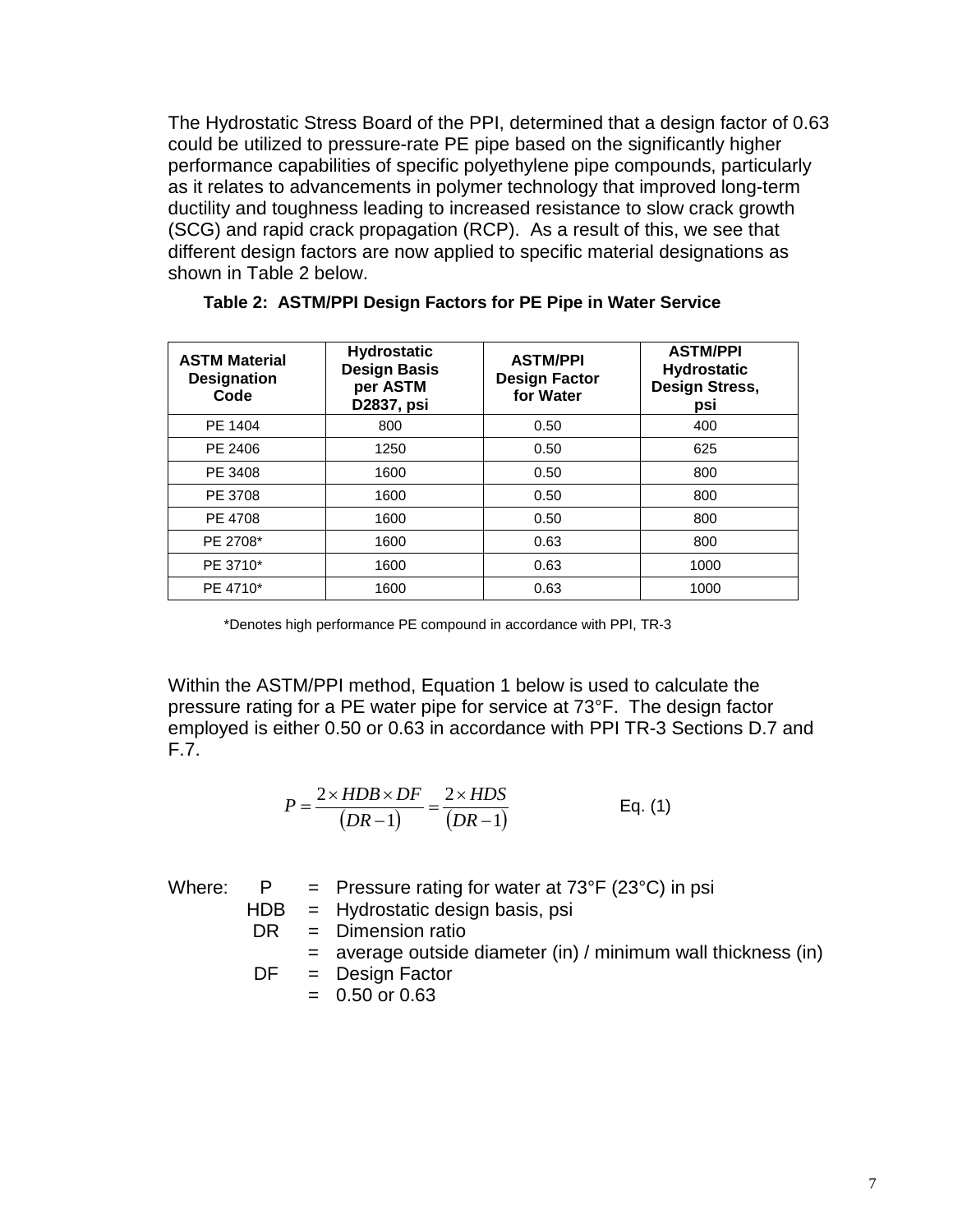Example: 73°F water pressure rating calculations for DR 11 pipe produced from PE materials having a design factor established as 0.50 or 0.63 in accordance with TR-3 Section D.7 are as follows:

$$
PE3408: \quad P = \frac{2 \times 1600 \times 0.50}{(11-1)} = \frac{2 \times 800}{10} = 160 \, \text{psi} \approx 11 \, \text{bar}
$$
\n
$$
PE4710: \quad P = \frac{2 \times 1600 \times 0.63}{(11-1)} = \frac{2 \times 1000}{10} = 200 \, \text{psi} \approx 14 \, \text{bar}
$$

From this, we see that PE 3408 DR 11 water pipe has a pressure rating of 160 psi (11 bar) within the ASTM/PPI method, and that PE 4710 DR 11 pipe has a pressure rating of 200 psi (14 bar) for water service at 73ºF. The difference is that PE 3408 must use the HSB recommended 0.50 DF in accordance with Section D.7 where PE 4710 qualifies for the HSB recommended 0.63 DF by meeting the additional performance requirements of PPI TR-3 Section F.7.

For temperatures other than 73°F (23° C), PPI TR-9 recommends the use of a temperature design factor or the use of an HDB established at a higher temperature. PPI publishes HDB values in TR-4 at 73°F and also at other selected elevated temperatures (120°F, 140°F, etc). Where recommended by the manufacturer, the HDB at this elevated temperature is used with the appropriate service design factor and without the need for a temperature design factor.

$$
\text{HDS}_{(140^\circ\text{F})} = [\text{HDB}_{(140^\circ\text{F})}] \times \text{DF} \qquad \qquad \text{Eq. (2)}
$$

| Where: | HDS <sub>(140°F)</sub><br>$HDB$ <sub>(140°F)</sub> | $=$ Hydrostatic design stress at 140 $\degree$ F<br>$=$ Hydrostatic design basis at 140 $\degree$ F |
|--------|----------------------------------------------------|-----------------------------------------------------------------------------------------------------|
|        | DE                                                 | $=$ Design factor<br>$= 0.50$ or 0.63                                                               |

#### 5.0 The ISO Method

The ISO pressure rating method is similar to the ASTM/PPI method. It also uses a categorized long-term strength value called the Minimum Required Strength (MRS) that is divided by a design coefficient, *C,* to develop a design stress, *σ*s, that is used to determine pipe pressure rating. MRS is a long-term hydrostatic strength rating for the PE material that is determined through mathematical analysis of long-term PE pipe tests in accordance with ISO 9080 and then categorization in accordance with ISO 12162. The difference between MRS within the ISO system and HDB within the ASTM/PPI system is that the MRS rating point is the lower predictive limit of the 20°C (68°F) long term hydrostatic strength at 438,300 hours (50 years), whereas the HDB is the mean of the 73°F (23°C) long term hydrostatic strength at 100,000 hours (11 years).

Manufacturers may also submit MRS data to the Hydrostatic Stress Board for review and recommendation of MRS for the compound. HSB recommended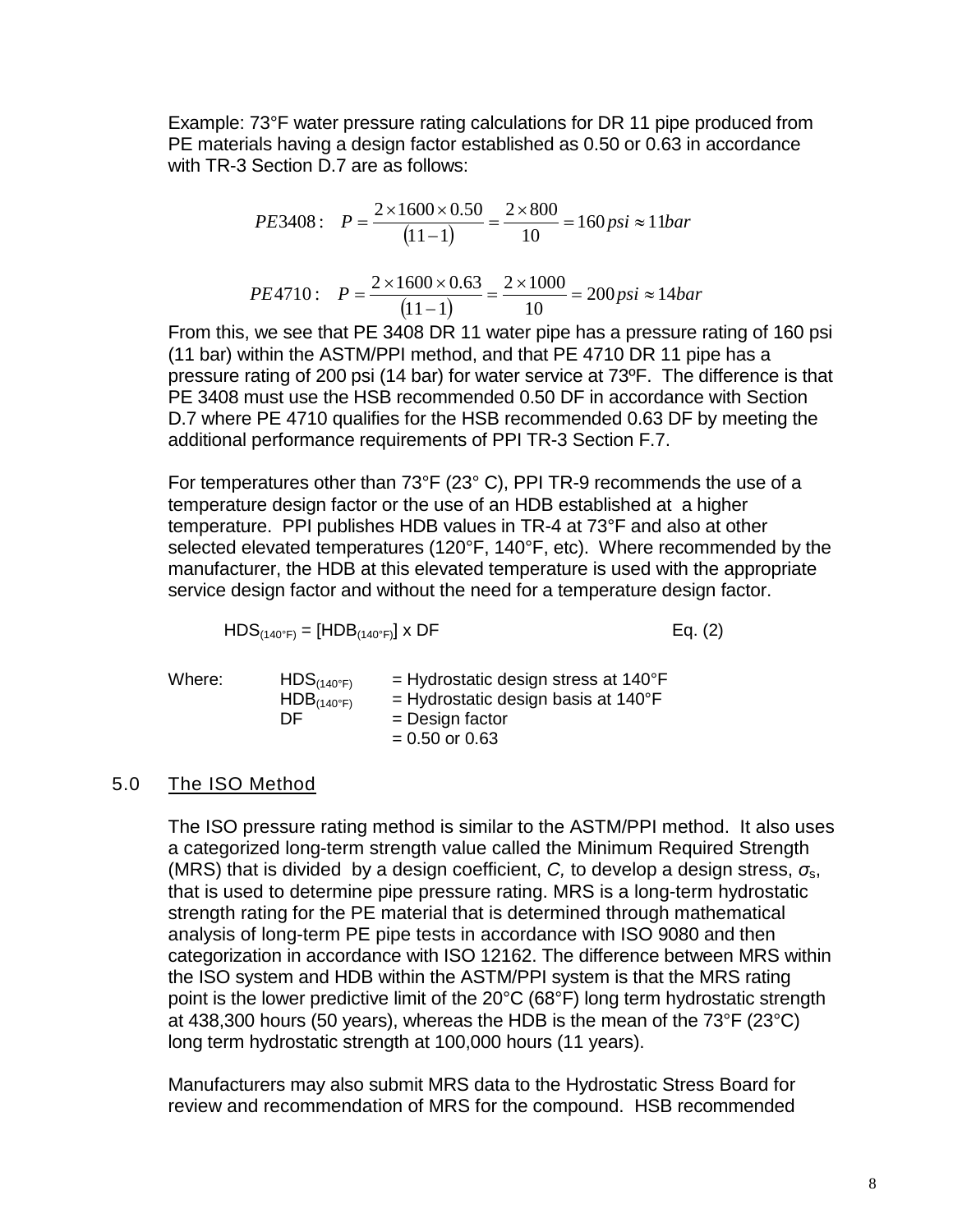MRS values are published in PPI TR-4, which is available at [www.plasticpipe.org](http://www.plasticpipe.org/)*.* MRS values are in MPa rather than psi. The HSB does not recommend *C* values for use with MRS or the resultant design stress, *σ*s. Recommended minimum values for *C* are designated within ISO 12161.

The categorization of MRS values in accordance with ISO 12162 is replicated here as Table 3 for ease of reference. It should be noted here that the table values shown are in MPa as opposed to Imperial units (psi).

| Range of lower<br>confidence limits<br>$\sigma_{LPL}$<br><b>MPa</b>                         | <b>Minimum Required</b><br><b>Strength</b><br><b>MRS</b><br><b>MPa</b> | <b>Classification Number<sup>a</sup></b> |  |
|---------------------------------------------------------------------------------------------|------------------------------------------------------------------------|------------------------------------------|--|
| $1 \leq \sigma_{LPL} < 1,25$                                                                | $\mathbf{1}$                                                           | 10                                       |  |
| 1,25 $\leq$ OLPL $< 1,6$                                                                    | 1,25                                                                   | 12.5                                     |  |
| $1.6 < \sigma_{LPL} < 2$                                                                    | 1.6                                                                    | 16                                       |  |
| $2 < \sigma_{LPL} < 2.5$                                                                    | $\overline{2}$                                                         | 20                                       |  |
| $2,5 < \sigma_{LPL} < 3.15$                                                                 | 2,5                                                                    | 25                                       |  |
| 3,15 $\leq$ $\sigma_{LPL}$ < 4                                                              | 3.15                                                                   | 31.5                                     |  |
| $4 < \sigma_{\text{IPI}} < 5$                                                               | 4                                                                      | 40                                       |  |
| $5 \le \sigma_{LPL} < 6.3$                                                                  | 5                                                                      | 50                                       |  |
| 6,3 $\leq$ 0 <sub>LPL</sub> < 8                                                             | 6.3                                                                    | 63                                       |  |
| $8 \leq \sigma_{LPL} < 10$                                                                  | 8                                                                      | 80                                       |  |
| $10 < \sigma_{LPL} < 11.2$                                                                  | 10                                                                     | 100                                      |  |
| $11,2 < \sigma_{LPL} < 12,5$                                                                | 11,2                                                                   | 112                                      |  |
| $12,5 \leq \sigma_{LPL} < 14$                                                               | 12,5                                                                   | 125                                      |  |
| 14 <u>&lt;</u> σ <sub>LPL</sub> < 16                                                        | 14                                                                     | 140                                      |  |
| $16 \leq \sigma_{LPL} < 18$                                                                 | 16                                                                     | 160                                      |  |
| $18 < \sigma_{LPL} < 20$                                                                    | 18                                                                     | 180                                      |  |
| $20 \leq \sigma_{LPL} < 22.4$                                                               | 20                                                                     | 200                                      |  |
| $22,4 \leq \sigma_{LPL} < 25$                                                               | 22,4                                                                   | 224                                      |  |
| $25 < \sigma_{LPL} < 28$                                                                    | 25                                                                     | 250                                      |  |
| $28 \leq \sigma_{LPL} < 31.5$                                                               | 28                                                                     | 280                                      |  |
| $31,5 \leq \sigma_{LPL} < 35,5$                                                             | 31,5                                                                   | 315                                      |  |
| $35,5 \leq \sigma_{LPL} < 40$                                                               | 35,5                                                                   | 355                                      |  |
| $40 < \sigma_{LPL} < 45$                                                                    | 40                                                                     | 400                                      |  |
| $45 < \sigma_{LPL} < 50$                                                                    | 45                                                                     | 450                                      |  |
| $50 \leq \sigma_{LPL} < 56$                                                                 | 50                                                                     | 500                                      |  |
| a<br>If the classification number is not an integer, a full stop is used instead of a comma |                                                                        |                                          |  |

**Table 3: MRS Classifications per ISO 12162**

ISO 12162 designates minimum service design coefficients, C, for water applications at 20ºC (68°F) for various thermoplastic materials. For PE, C is 1.25. It should be noted that C is applied as a divisor where DF is applied as a multiplier. ISO 12162 further specifies that higher design coefficients may be chosen in the case of

a) Specific requirements for the products such as additional stresses and other effects which are considered to occur in the application;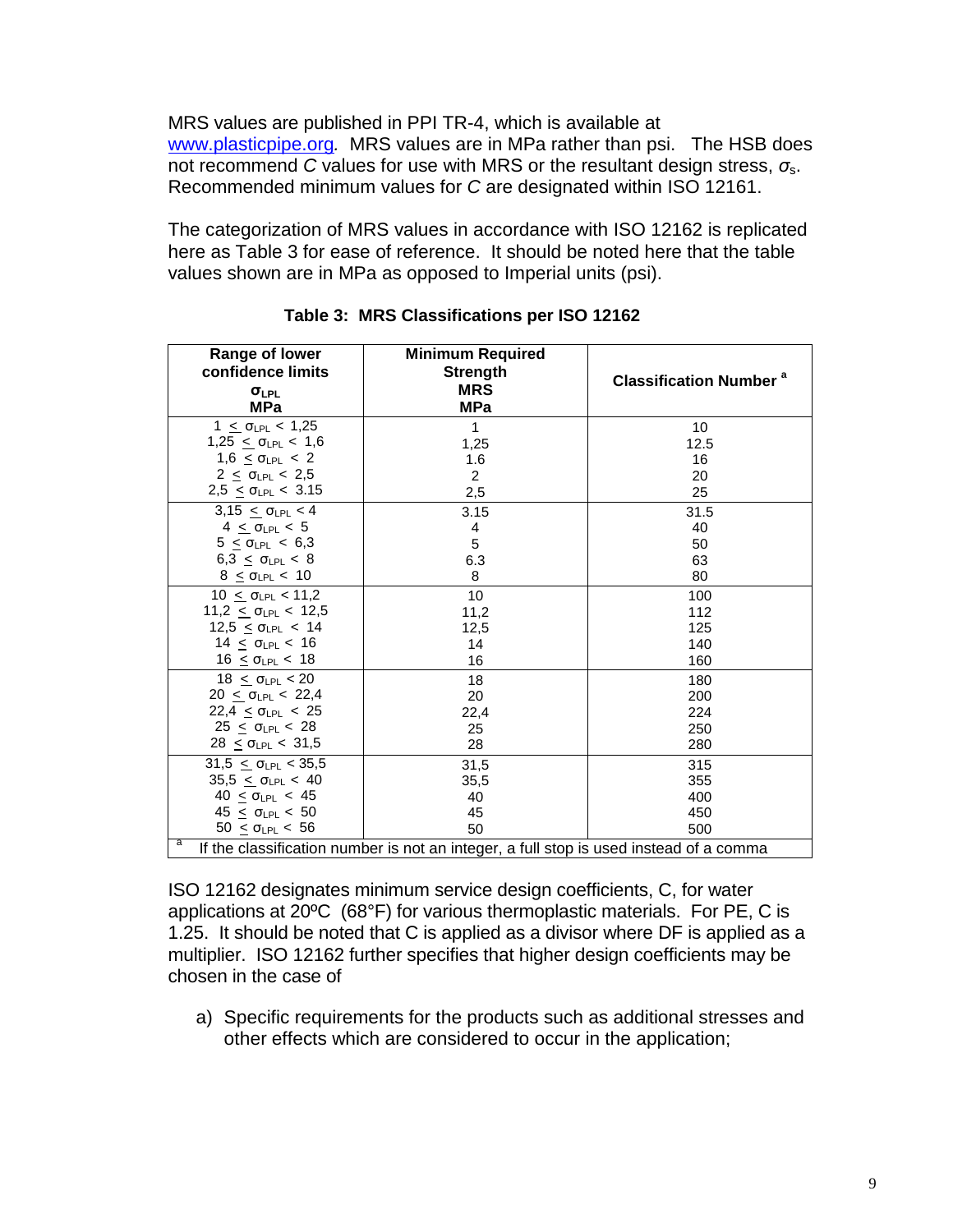- b) Influence of temperature and time (if different from 20°C, 50 years) and/or influence of environment;
- c) Standards that are based on MRS, where other temperatures of operation are required.

A comparison of DF and *C* shows that *C* generally does not consider the following attributes.

- Handling during storage, shipping and installation
- Typical static loads relating to installation
- Typical dynamic loads, surges and water hammer
- Uncertainty relating to system operation

Under the ISO system, the designer should address these factors and increase C as appropriate for the specific application.

As in the ASTM/PPI method, MRS is reduced by C to obtain a design stress, σs that is used to determine a maximum pressure rating for water at 20°C. This relationship is shown in Eq. 3.

$$
P = \frac{20}{(DR - 1)} \frac{MRS}{C} = \frac{20}{(DR - 1)} \sigma_s
$$
 Eq. (3)

Where:

| $\equiv$                  | Maximum pressure rating for water at 20°C (68°F) in bar     |
|---------------------------|-------------------------------------------------------------|
| $MRS =$                   | Minimum Required Strength in MPa                            |
| $\mathbf{r} = \mathbf{r}$ | design stress in MPa                                        |
| $=$                       | Dimension ratio                                             |
| $=$                       | minimum outside diameter (mm) / minimum wall thickness (mm) |
| $=$                       | <b>Design Coefficient</b>                                   |
| ⋗                         | 1.25                                                        |
|                           |                                                             |

An example calculation for PE 100 DR 11 pipe for water at 20°C (68°F) is:

$$
P = \frac{20}{(11-1)}\frac{10}{1.25} = \frac{20}{(10)}8 = 16bar \approx 230psi
$$

This is the maximum pressure rating for PE 100 water piping at 20ºC (68°F) using the ISO recommended minimum design coefficient, C, of 1.25.

*Note: The ISO method divides the design stress by a design coefficient (> 1) to derate the pipe as opposed to multiplying the design stress by a design factor (<1) as is done in the ASTM/PPI method. The net effect is the same, to reduce the maximum design stress of the pipe. Other ISO application product standards may apply higher or*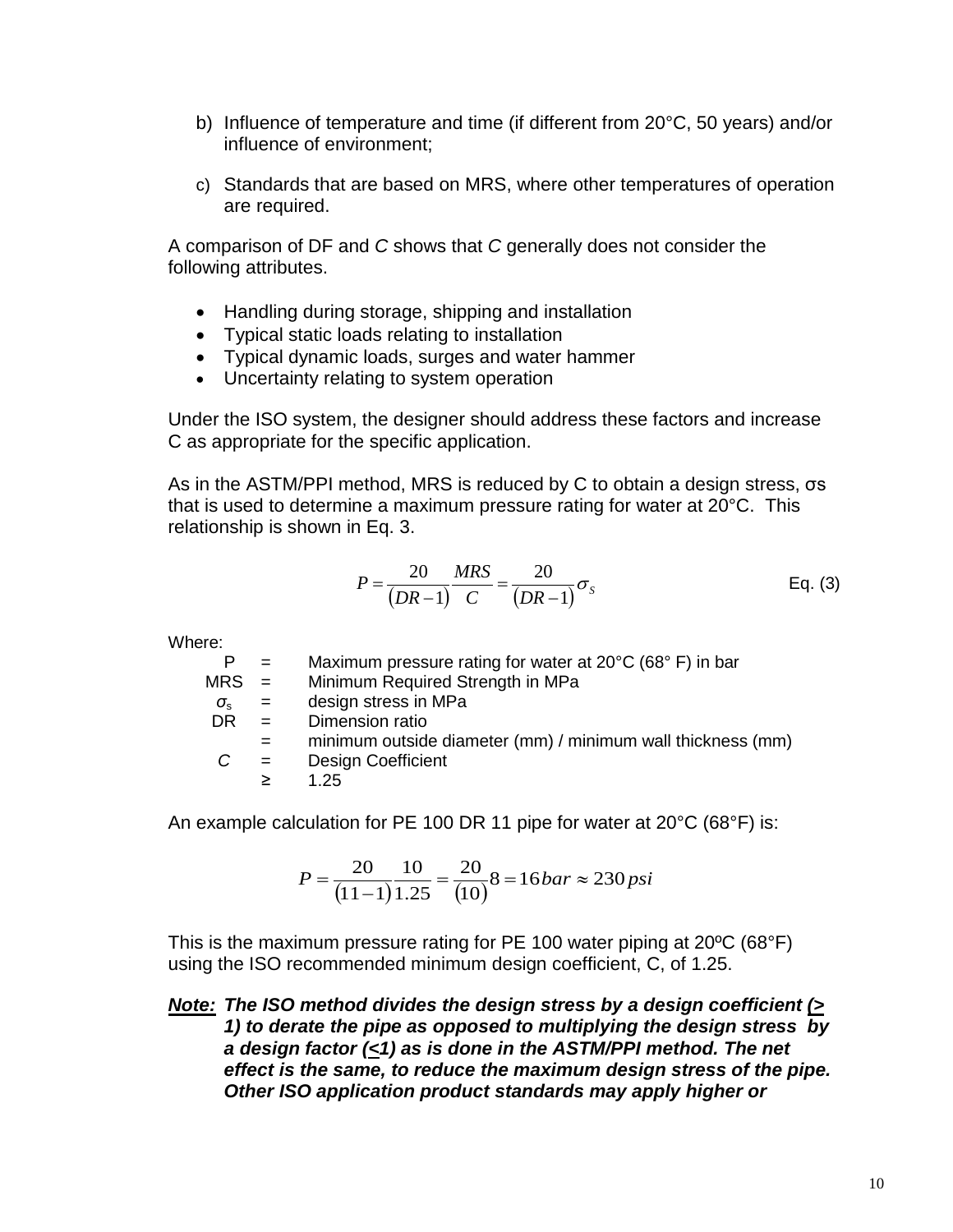*additional design coefficients to further reduce the design pressure based on other application specific variables.*

*Note: A significant difference is that this ISO recommended design coefficient only takes into consideration the variations due to extrusion and processing and static water pressure. When using the ISO method, it is the responsibility of the design engineer or governing authority to determine the actual application conditions and apply additional design coefficients required for the specific application.*

As defined in ISO 12162, the MRS is the categorized value of the LPL (lower predictive level) at 20ºC (68°F) and 50 years. For any other temperature or any other time, ISO 12162 defines the categorized value of that LPL as the CRS (categorized required strength). This is the methodology used by the ISO system to account for the effect of temperature or the effect of time on the LPL value. The pressure rating at the desired temperature or desired time is obtained by using the Equation 2 as above, except that the CRS value is substituted for the MRS value. This methodology is very accurate as it uses the same 90 data points for ISO 9080 to calculate the CRS that were used to calculate the MRS.

To account for different temperatures, one could also use temperature design factors as an alternative to using the CRS. However, just as using the elevated temperature HDB is more accurate than a temperature design factor within the ASTM/PPI methodology, using the CRS is considered more accurate than a temperature design factor within the ISO methodology.

#### 6.0 Conclusions

The above discussion and examples illustrate the differences between ASTM/PPI and ISO pressure-rating methodologies. This difference in pressure rating is attributed, in large measure, to the ASTM/PPI method's more conservative design factor that provides for normally anticipated pipe manufacturing, handling and installation, and operation factors. The design coefficient used in the ISO method accounts only for normally anticipated pipe manufacturing factors. In the ISO method the design engineer is responsible for ascertaining additional handling and installation, and operation factors and increasing the 1.25 design coefficient for the application. ISO 12162 provides some guidance in the application of additional design coefficients.

Additional differences in the two methods relate to the determination of longterm strength by HDB or MRS. Both methods apply various assumptions, requirements, temperature basis and mathematical treatment of the data to arrive at a different categorized long-term strength forecast. These inherent differences will result in a different design basis. For more information on the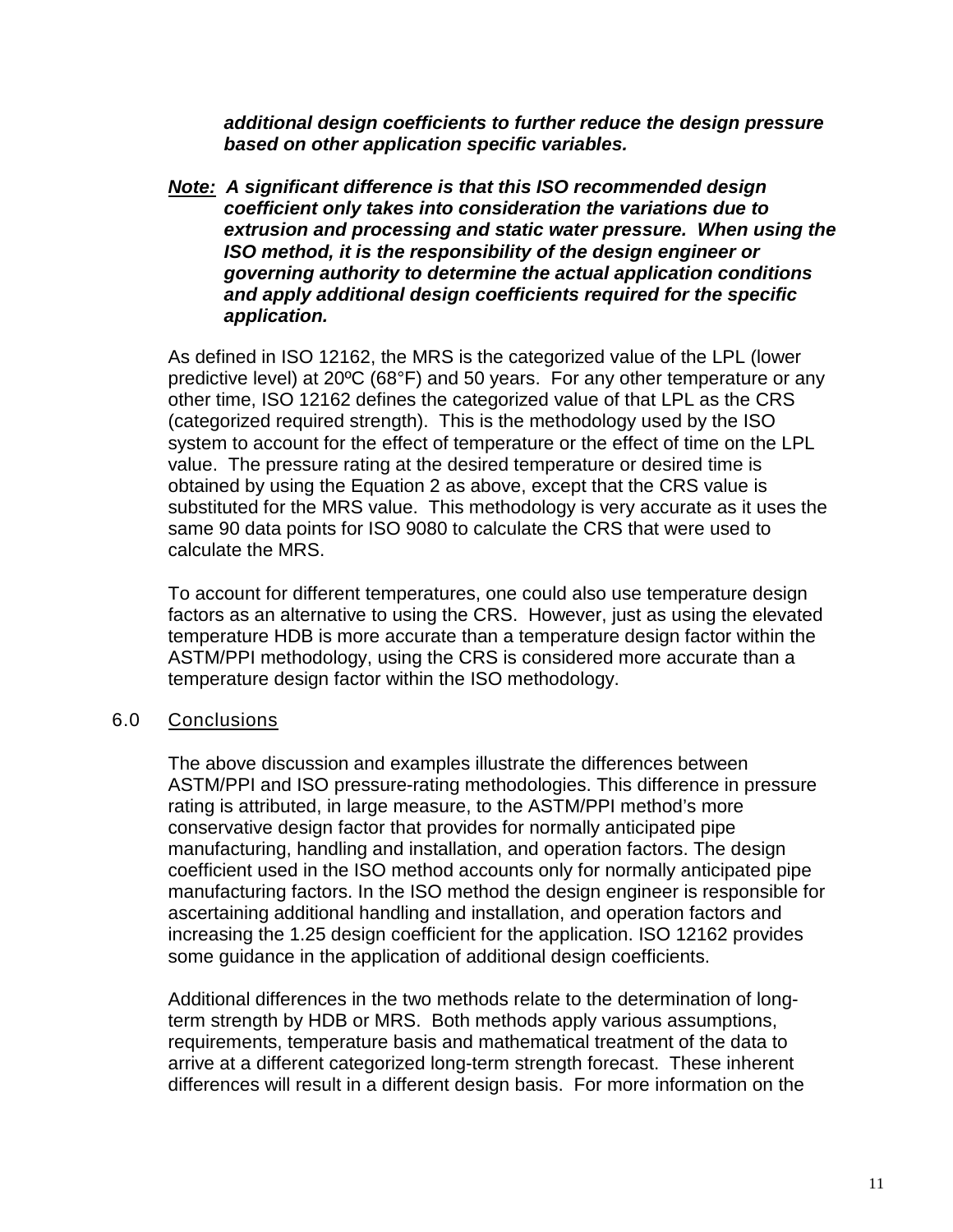differences in the long-term stress rating methods under ASTM/PPI and ISO, the reader is referred to PPI's TN-7.

In practice, the ISO methodology reflects maximum pressure ratings and the designer should address reduction factors for the application that are not in the minimum 1.25 design coefficient. For the ASTM/PPI methodology used in North America additional pressure reduction factors would generally only be considered for extremely severe applications.

At this point, a DR 11 ASTM/PPI PE 4710 pipe is rated for 200 psig (14 bar) water service at 73°F/23°C, but a DR 11 PE 100 pipe under the ISO system is rated for 230 psig (16 bar) for water service at 20°C/68°F. The appearance is that the same DR water pipe at about the same service temperature has a 15% difference in allowable service pressure as PE 4710 or PE 100, but the actual difference is that the rating methods set different allowable design stress and are at different temperatures. The performance potential of a single PE piping material is still the same whether it is designated a PE4710 or PE100. However, the pressure-rating methods under the two systems are different. Both are valid when used within the context of each respective system. Taking one element of one system and combining it with elements of the other system may lead to erroneous results.

In conclusion, this document provides some guidance in comparing the two rating methods for PE pipes in water applications, and why each may appear to result a slightly different maximum pressure rating. It is ultimately the responsibility of the system designer to determine the operating and service conditions for a particular water system and how to address those needs using either of these pressure rating systems.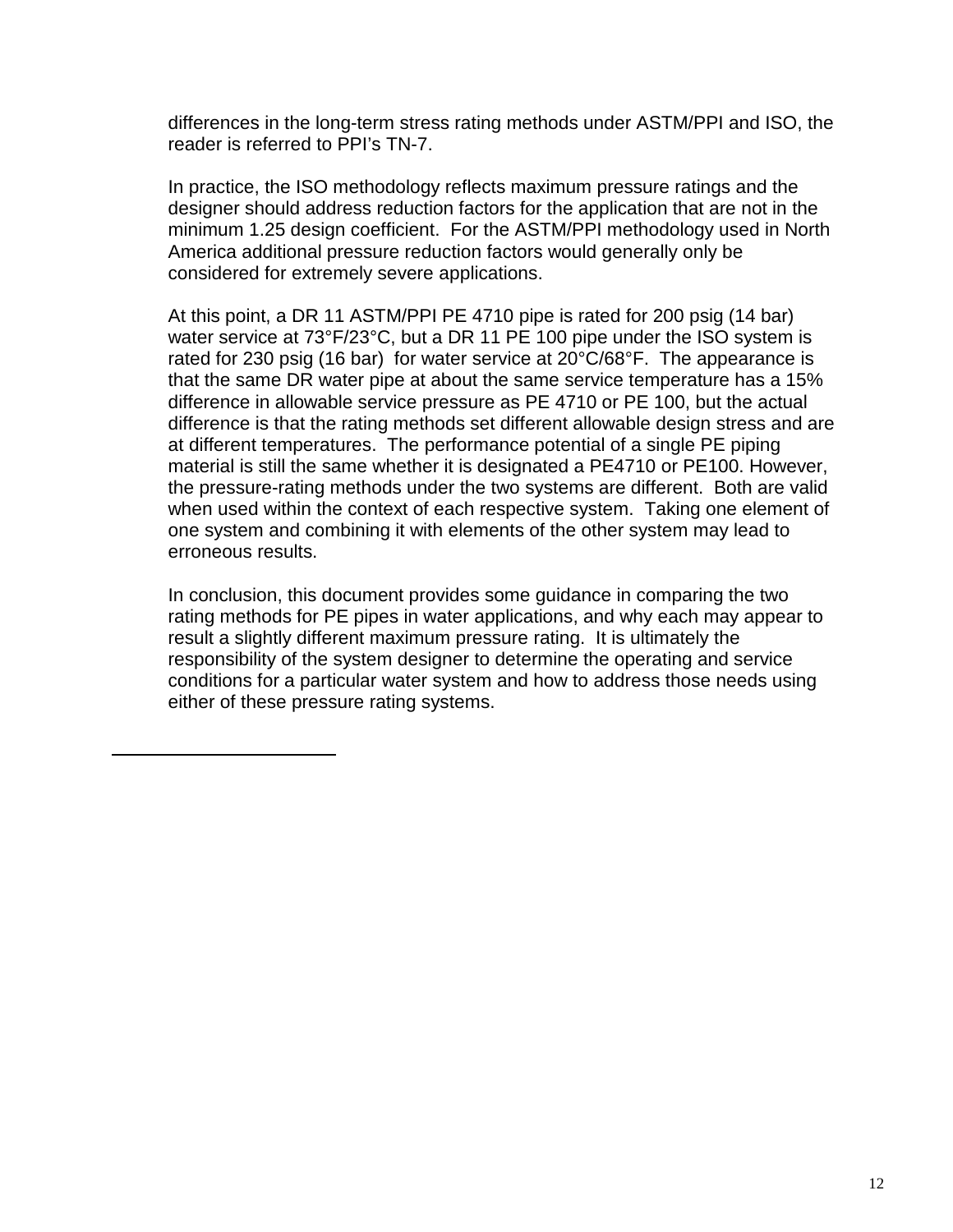## **References:**

PPI TN-7, *"The Nature of Hydrostatic Stress Rupture Curves",* Plastics Pipe Institute, Irving, TX, 2005.

PPI TR-9, *"Recommended Design Factors and Design Coefficients for Thermoplastic Pressure Pipe",* Plastics Pipe Institute, Irving, TX, 2002

PPI TN-41, *"High Performance PE Materials for Water Piping Applications"*, Plastics Pipe Institute, Irving, TX, 2007

ASTM D2837, *"Standard Test Method for Obtaining Hydrostatic Design Basis for Thermoplastic Pipe Materials or Pressure Design Basis for Thermoplastic Pipe Products*", ASTM International, West Conshohocken, 2011.

PPI TR-3, *"Policies and Procedure for Developing Hydrostatic Design Basis (HDB), Pressure Design Basis (PDB), Strength Design Basis (SDB) and Minimum Required Strength (MRS) Ratings for Thermoplastic Piping Materials or Pipe",* Plastics Pipe Institute , Irving, TX, 2012

ISO 9080, *"Plastics Piping and Ducting Systems-Determination of the Long-Term Hydrostatic Strength of Thermoplastics Materials in Pipe Form by Extrapolation",* International Organization for Standardization (ISO), Geneva, Switzerland, 2012

ISO 12162, *"Thermoplastics Materials for Pipes and Fittings for Pressure Applications-Classification, Designation and Design Coefficient",* International Organization for Standardization (ISO), Geneva, Switzerland, 2009